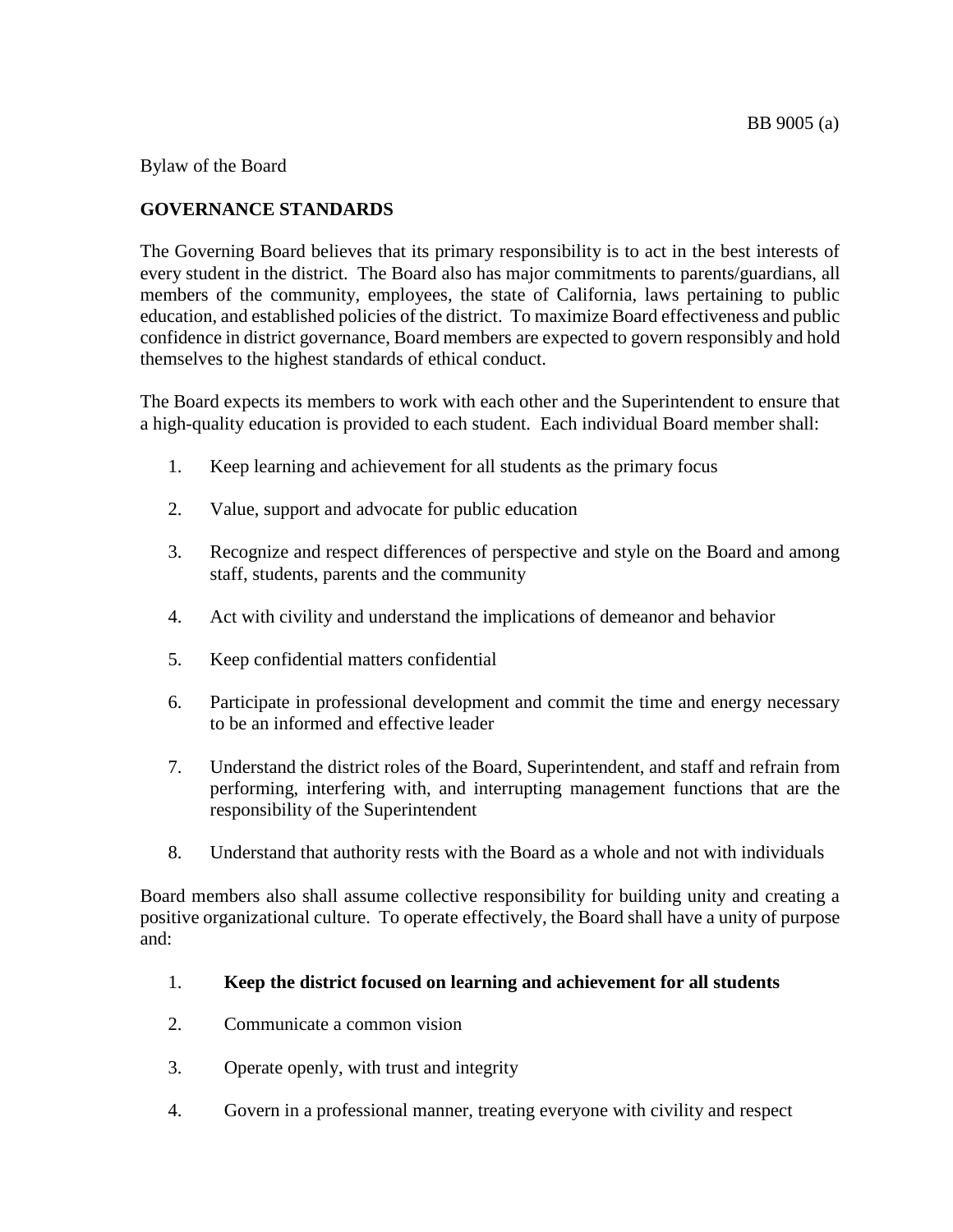### **GOVERNANCE STANDARDS** (continued)

- 5. Govern within Board-adopted policies and procedures
- 6. Take collective responsibility for the Board's performance
- 7. Periodically evaluate its own effectiveness
- 8. Ensure opportunities for the diverse range of views in the community to inform Board deliberations

**Policy Reference Disclaimer:** These references are not intended to be part of the policy itself, nor do they indicate the basis or authority for the board to enact this policy, Instead, they are provided as additional resources for those interested in the subject matter of the policy.

| <b>State References</b>                | <b>Description</b>                                         |
|----------------------------------------|------------------------------------------------------------|
| Ed. Code 35010                         | Control of district; prescription and enforcement of rules |
| Ed. Code 35160                         | Authority of governing boards                              |
| Ed. Code 35164                         | Authority by majority vote                                 |
| Elec. Code 1125-1129                   | Incompatible activities                                    |
| Gov. Code 1090                         | Financial interest in contract                             |
| Gov. Code 1098                         | Disclosure of confidential information                     |
| Gov. Code 54950-54963                  | The Ralph M. Brown Act                                     |
| Gov. Code 87300-87313                  | Conflict of interest code                                  |
| <b>Management Resources References</b> | <b>Description</b>                                         |
| <b>CSBA</b> Publication                | CSBA Professional Governance Standards, 2000               |
| Website                                | <b>CSBA</b>                                                |
| <b>Cross Reference</b>                 | <b>Description</b>                                         |
| 0000                                   | Vision                                                     |
| 0100                                   | Philosophy                                                 |
| 0200                                   | Goals For The School District                              |
| 1100                                   | <b>Communication With The Public</b>                       |
| 1220                                   | <b>Citizen Advisory Committees</b>                         |
| 1312.2                                 | <b>Complaints Concerning Instructional Materials</b>       |
| $1312.2-E(1)$                          | <b>Complaints Concerning Instructional Materials</b>       |
| 2000                                   | <b>Concepts And Roles</b>                                  |
| 2110                                   | Superintendent Responsibilities And Duties                 |
| 2111                                   | Superintendent Governance Standards                        |
| 2140                                   | <b>Evaluation Of The Superintendent</b>                    |
| $9000-B$                               | Roles Of The Board                                         |
| $9010-B$                               | <b>Public Statements</b>                                   |
| $9011-B$                               | Disclosure Of Confidential/Privileged Information          |
| 9012-B                                 | <b>Board Member Electronic Communications</b>              |
| 9100-B                                 | Organization                                               |
| 9121-B                                 | President                                                  |
| 9140-B                                 | <b>Board Representatives</b>                               |
| 9200-B                                 | Limits Of Board Member Authority                           |
| 9220-B                                 | Governing Board Elections                                  |
| 9230-B                                 | Orientation                                                |
| 9240-B                                 | <b>Board Training</b>                                      |